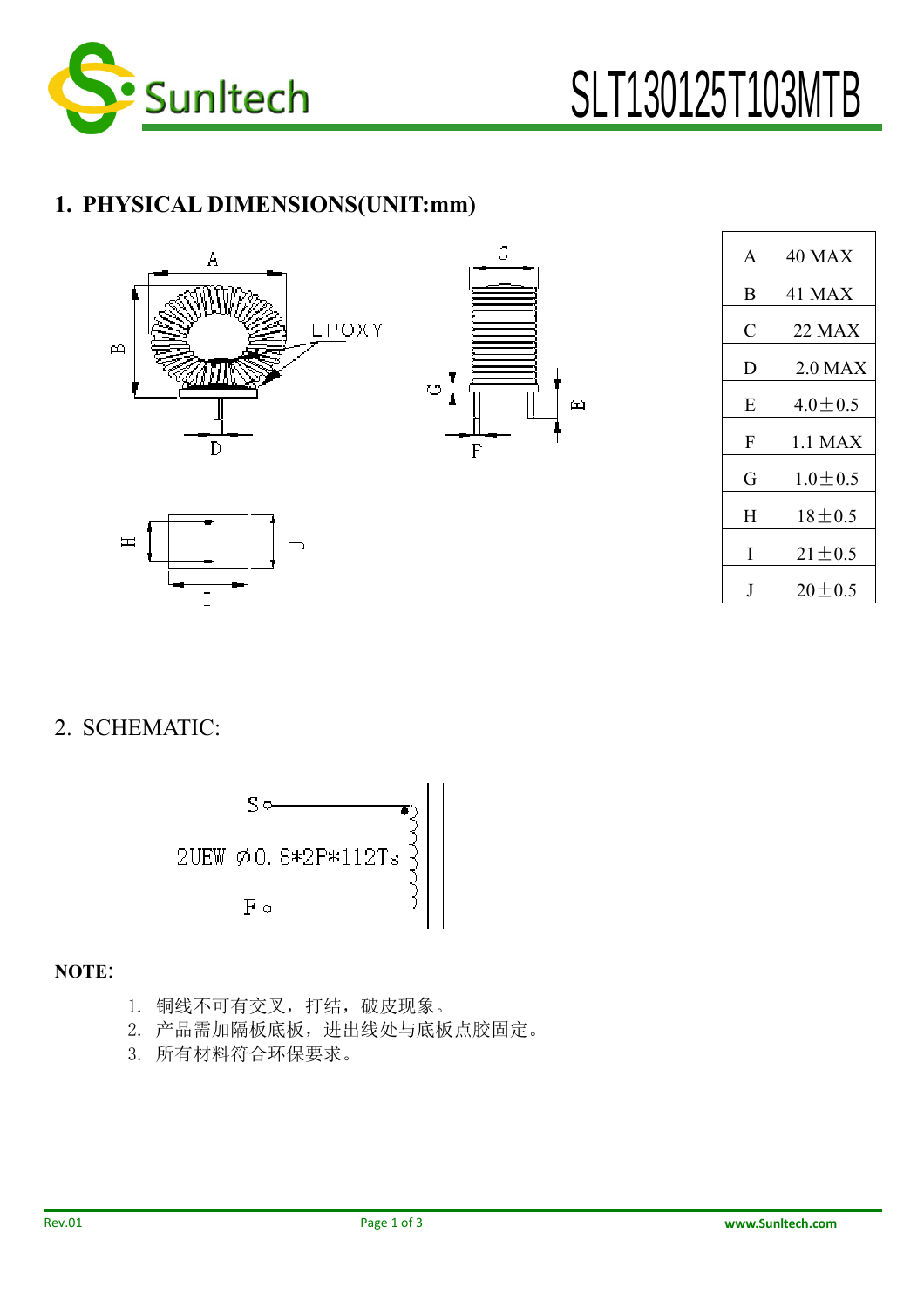

#### 3. ELECTRICAL CHARACTERISTIC:

| 3.1 INDUCTANCE:(1KHz,0.25V)                          |  |  |  |  |
|------------------------------------------------------|--|--|--|--|
| $L(S-F)$ : 1MH $\pm$ 15%                             |  |  |  |  |
| 3.2 DCR $(\textcircled{a}25^{\circ}\textcircled{c})$ |  |  |  |  |
| $R((S-F): 100m \Omega MAX$                           |  |  |  |  |

#### 3.3 HI-POT TEST:

| $WINDING - WINDING$ | $AC 1.0$ KV $50$ Hz $3$ mA $3S$ |    |
|---------------------|---------------------------------|----|
| $WINDING - Core$    | $AC 1.0$ KV $50$ Hz $3$ mA      | 3S |

### 4. MATERIAL:

1. CORE T130125 铁硅铝 2. WIRE 2UEW 155 ℃ 3. TEX-E TEX-E 0.8 4. SOLDER Sn9.7/0.3Cu 5. BASE 1.0mm 环氧板 6. EPOXY 3300 A/B 7. VARNISH G-16-1